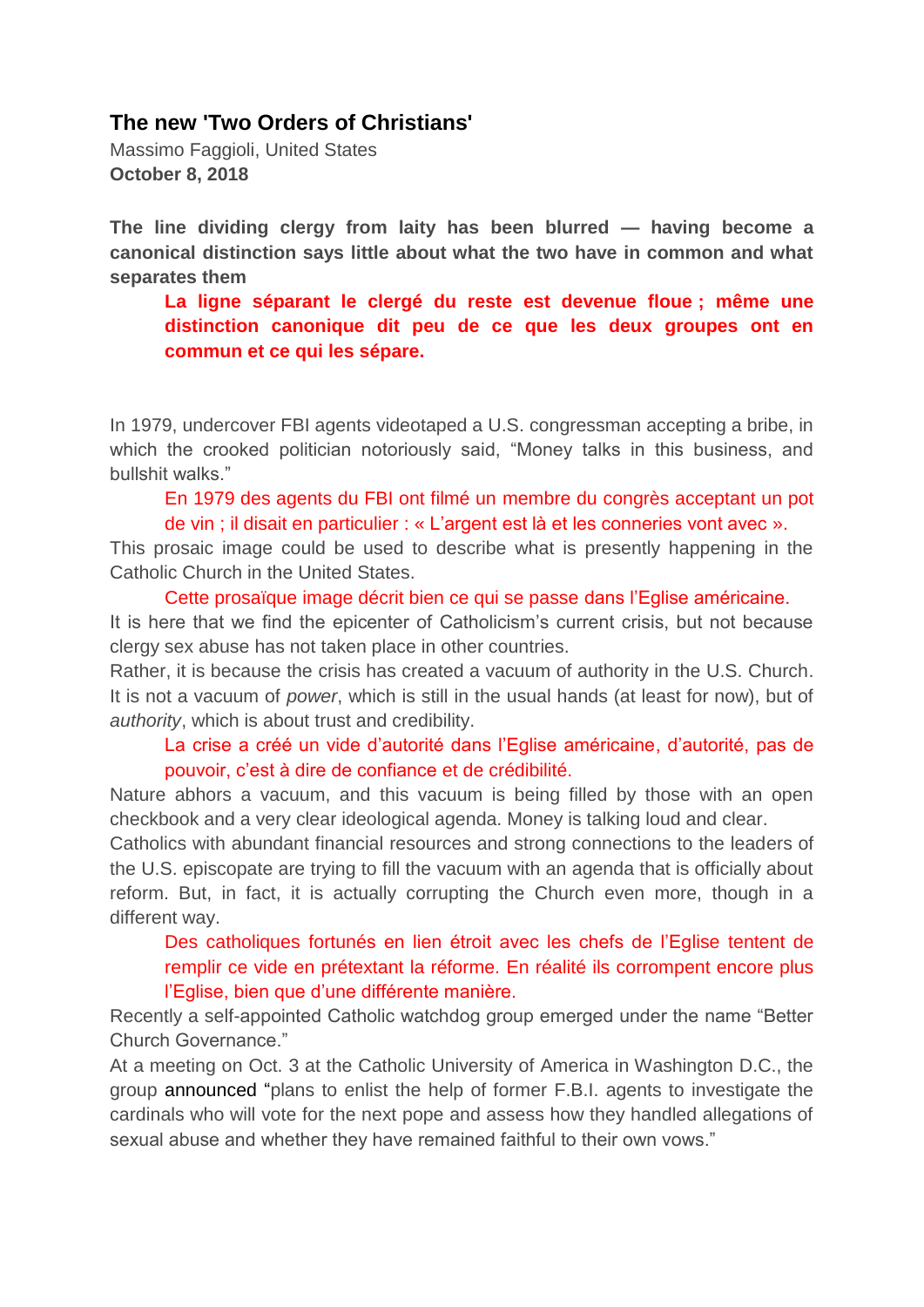Dans une réunion tenue le 3 octobre à l'université catholique d'Amérique à Washington, un groupe qui se nomme « Pour une meilleure gouvernance de l'Eglise » a dévoilé ses plans pour obtenir l'aide d'anciens agents du FBI pour évaluer quant aux allégations d'abus sexuels et quant à leurs souhaits les cardinaux qui voteront pour le prochain pape.

In the very same week, another event — called "Authentic Reform" — also took place in Washington.

It was organized by the Napa Institute, a group of [wealthy Catholics](https://www.ncronline.org/news/accountability/authentic-reform-conservative-catholics-rally-fix-church-failures.) "known for its annual conferences in California wine country" and which "blends conservative theology and libertarian economics, with an emphasis on apologetics, sexual ethics and countercultural anti-secularization."

Un autre groupe appelé "authentique réforme" mixe théologie conservatrice et économie libertaire.

There is much to say about how the leadership of the Catholic Church has become desensitized to the threat that money represents for the Christian character of the communion of the faithful.

Il y a beaucoup à dire sur l'insensibilité des leaders de l'Eglise à la menace que fait peser l'argent sur la communion de foi.

This desensitization is one of the consequences of the abandonment of a theology that takes seriously what Karl Marx called "relations of production" and has instead embraced "culture" and "identity" as an opposition to materialism.

Cette insensibilité est une des conséquences de l'abandon d'une théologie qui regardait avec sérieux ce que Marx appelait les « rapports de production ».

This post-materialistic theology of [culture,](https://www.commonwealmagazine.org/business-class) focused on "values," turned out to serve the interests of those who are in control of the "relations of production" — the influential network of wealthy Catholic philanthropists from the right, which recently has built strong ties with conservative bishops in the United States.

This is certainly not the first time that someone has tried to buy influence in the Church at a time when corruption in the hierarchy has created a vacuum of authority.

In the Middle Ages, it was the aristocracy of Roman families and the royal families of the new European nations that sought to [subjugate the Church](https://international.la-croix.com/news/inverting-the-course-clericalism-centralization-and-church-reform/8378) by controlling the papacy. This is why the conclave was invented.

Ce n'est certainement pas la première fois que quelqu'un cherche à acheter l'influence de l'Eglise quand il y a un vide d'autorité (Cf. le Moyen-âge) ; c'est pour cela que le conclave a été inventé.

In the early modern period, it was nepotism – church officials giving positions of authority to their own relatives. Pope Innocent XII officially condemned nepotism in 1692, just a year after being elected to the papacy thanks to the Austrian Emperor's veto of Cardinal Barbarigo, who was considered an ally of France.

Innocent XII put an end to the long century (1566-1692) of the official position of cardinal nephew ("cardinal nepote"), the predecessor of what later became the position of Cardinal Secretary of State – the most important role in the central government of the Catholic Church after the pope.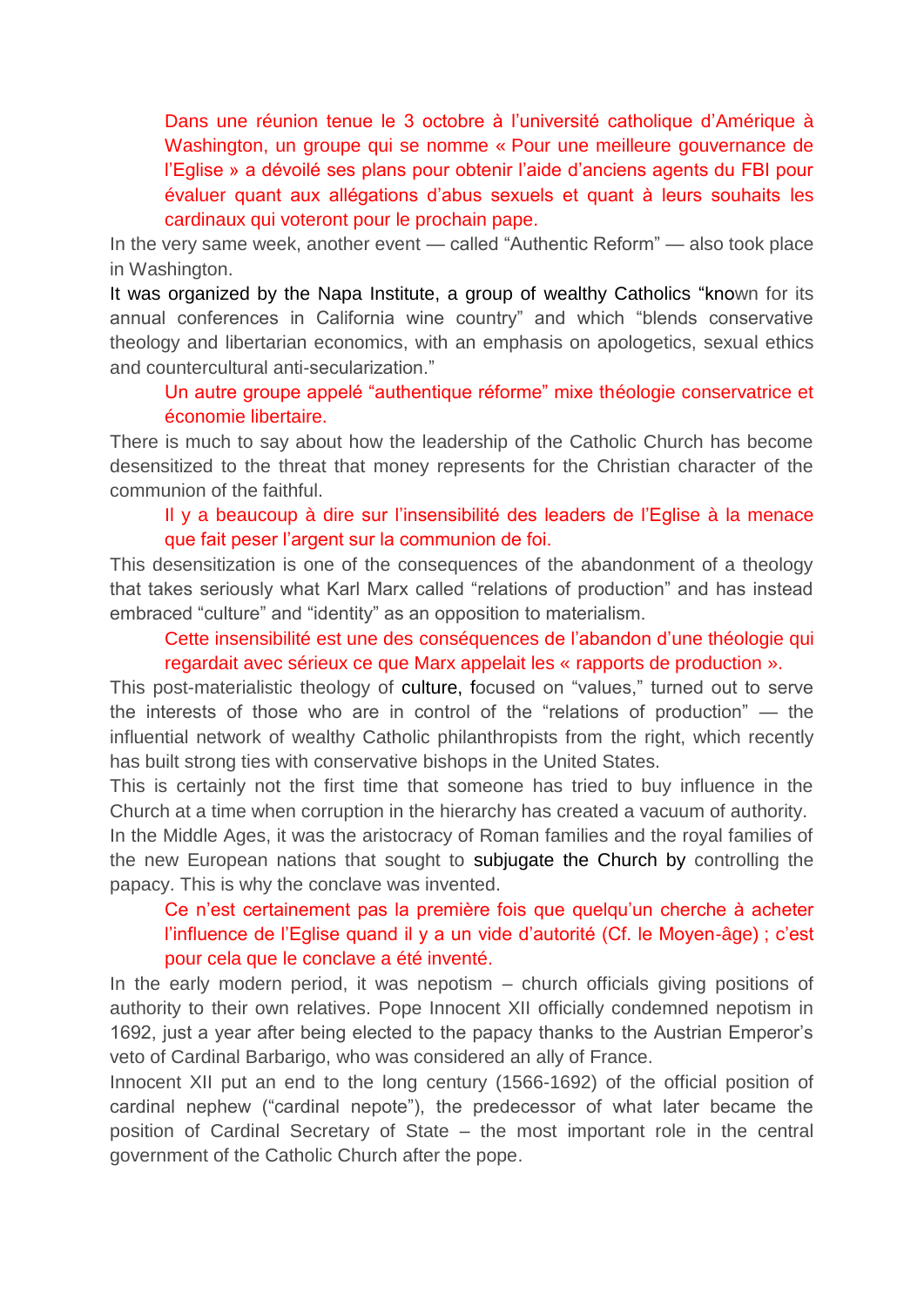In the late modern and contemporary period, attempts to control the Church and the papacy came from Catholic nations and empires in Europe.

Until the beginning of the 20th century, these nations and empires had and sometimes exercised a right of veto against a candidate in the conclave.

Jusqu'au début du XXème siècle des nations européennes sont allées parfois jusqu'à exercer un droit de véto sur tel ou tel candidat.

It was used in 1903 when Franz Joseph I of Austria blocked the candidacy of Cardinal Mariano Rampolla. A year later Pius X forbad the right of veto "under threat of the Divine judgment, and pain of excommunication *latae sententiae.*"

What about today? The recent agreement between the Vatican and China certainly raises questions about the freedom of the Church in China and globally.

One has to imagine how the Chinese government would react, for example, if a cardinal from China or an Asian country that has difficult relations with Beijing were to be elected pope.

The geopolitical order of concerns for the freedom of the Church is still there, and in some sense, it is more dangerous today compared to the previous 50 years, when the threat seemed to come only from Soviet Russia and its satellites.

## L'ordre géopolitique est toujours un problème pour la liberté de l'Eglise et en un sens il est plus dangereux aujourd'hui qu'il y a 50 ans…

But the much more imminent danger today comes from the influence of money. By creating a series of dossiers on the cardinals taking part in the conclave, a group like "Better Church Governance" is creating a situation – perhaps unconsciously and unknowingly – that is comparable to the "right of veto" (which carries the penalty of excommunication).

#### Mais la menace imminente est celle de l'argent.

Tim Busch, the Napa Institute founder and the "Authentic Reform" conference organizer, has openly endorsed the agenda of the former nuncio who tried to push Pope Francis to resign, saying: "Viganò has given us an agenda. We need to follow those leads and push that forward."

### Tim Bush, le fondateur « d'authentique réforme » a clairement soutenu l'ancien nonce Vigano qui essaie de pousser le pape à la démission.

By doing so, Busch has put his institute in a [similar position](https://www.ncronline.org/news/accountability/authentic-reform-conservative-catholics-rally-fix-church-failures) of the late Austrian Emperor who in 1903 also wanted to "reform" the Catholic Church.

Now, no one expects Pope Francis to excommunicate the people involved in "Better Church Governance," the Napa Institute or other self-appointed American Catholic watchdogs, especially since some U.S. bishops are very close to these groups.

But it is clear that the threat to publish privately funded investigations of cardinals who will be in the next conclave is an outside attempt to influence the election of the Bishop of Rome.

Il est clair que la menace de subventionner des investigations sur les cardinaux du prochain conclave est une tentative d'influencer la prochaine élection.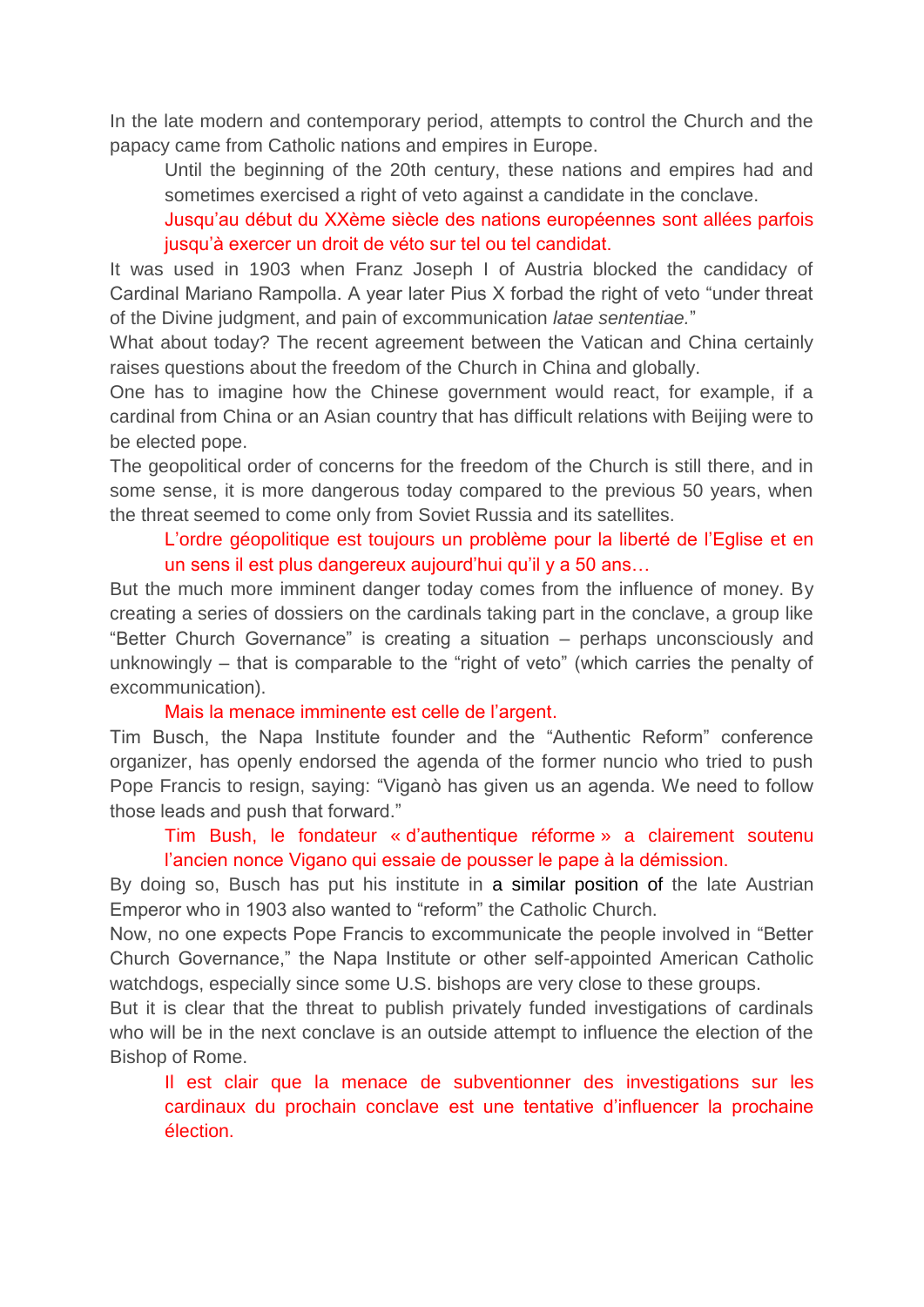If the 2013 conclave took place under unprecedented circumstances (following the resignation of Benedict XVI), the next one could take place in a much more dangerous and uncertain situation for the freedom of the Church.

The influx of agenda-driven money has long term consequences on the trajectory of a religious community and of a faith.

Just look at the effects of money coming from [Saudi Arabia](https://www.theatlantic.com/international/archive/2017/03/saudi-arabia-salman-visit-indonesia/518310/) and [Turkey](https://carnegieendowment.org/2014/01/27/turkey-s-religious-outreach-in-central-asia-and-caucasus-pub-54357) on the schools for the formation of the new generations of leaders of Islam – not just in Saudi Arabia and Turkey, but globally.

### Regardez l'effet de l'argent de l'Arabie saoudite et de la Turquie sur la formation des futurs leaders de l'Islam.

This could happen also to the Church, with certain groups of American Catholics using their resources and outreach to create an ecclesial culture that is not exactly in sync with the one embodied by the current pope.

#### Cela peut arriver à l'Eglise.

Without ignoring the obvious differences, there are certain similarities between the new right-wing Roman Catholic institute in Italy, created under the auspices of [Steve](https://www.reuters.com/article/us-eu-politics-bannon-catholics/steve-bannon-drafting-curriculum-for-right-wing-catholic-institute-in-italy-idUSKCN1LU176)  [Bannon](https://www.reuters.com/article/us-eu-politics-bannon-catholics/steve-bannon-drafting-curriculum-for-right-wing-catholic-institute-in-italy-idUSKCN1LU176) and Cardinal Raymond Burke, and the Saudi-financed madrassas that teach Wahhabism around the world.

This poses a challenge to Catholicism that is no less dangerous for the freedom of the Church than the one coming from the Chinese government or from aggressive secularist agendas.

### C'est un défi pour le catholicisme qui n'est pas moins dangereux pour la liberté de l'Eglise que ceux qui pourraient venir de la Chine.

But it is more subtle than foreign State interference, presenting itself as offering theologically orthodox assistance to the Church. However, it is actually a new version of the old juridical-political principle "protection draws to it subjection" (*protectio trahit subjectionem*).

### Et c'est plus subtil qu'une impression venant d'un état.

In the 12th century, the initiator of "modern" canon law, [Gratian,](https://www.britannica.com/topic/Gratians-Decretum) said that there are two kinds of Christians ("duo genera Christianorum") – the ordained and the laity. He was not referring to the ability to marry or celebrate Mass as that which separates the ordained from the laity.

Au XIIème siècle Gratian, l'initiateur du canon modern disait qu'il y a deux sortes de chrétiens : les clercs et les autres et il ne se référait pas à la possibilité ou non de se marier ou de célébrer la messe.

Rather, he was referring to the distinction between those who can manage Church finances and resources (the ordained) and those who cannot (the laity).

#### Il faisait référence à ceux qui sont ou pas capables de diriger l'Eglise.

We are now in a Church that is trying to get rid, for theological reasons, of this dualistic understanding of authority and power in the Church – what Francis refers to often as "clericalism."

Nous sommes dans une Eglise que tente de se débarasser du conflit autorité / pouvoir que François nomme « cléricalisme ».